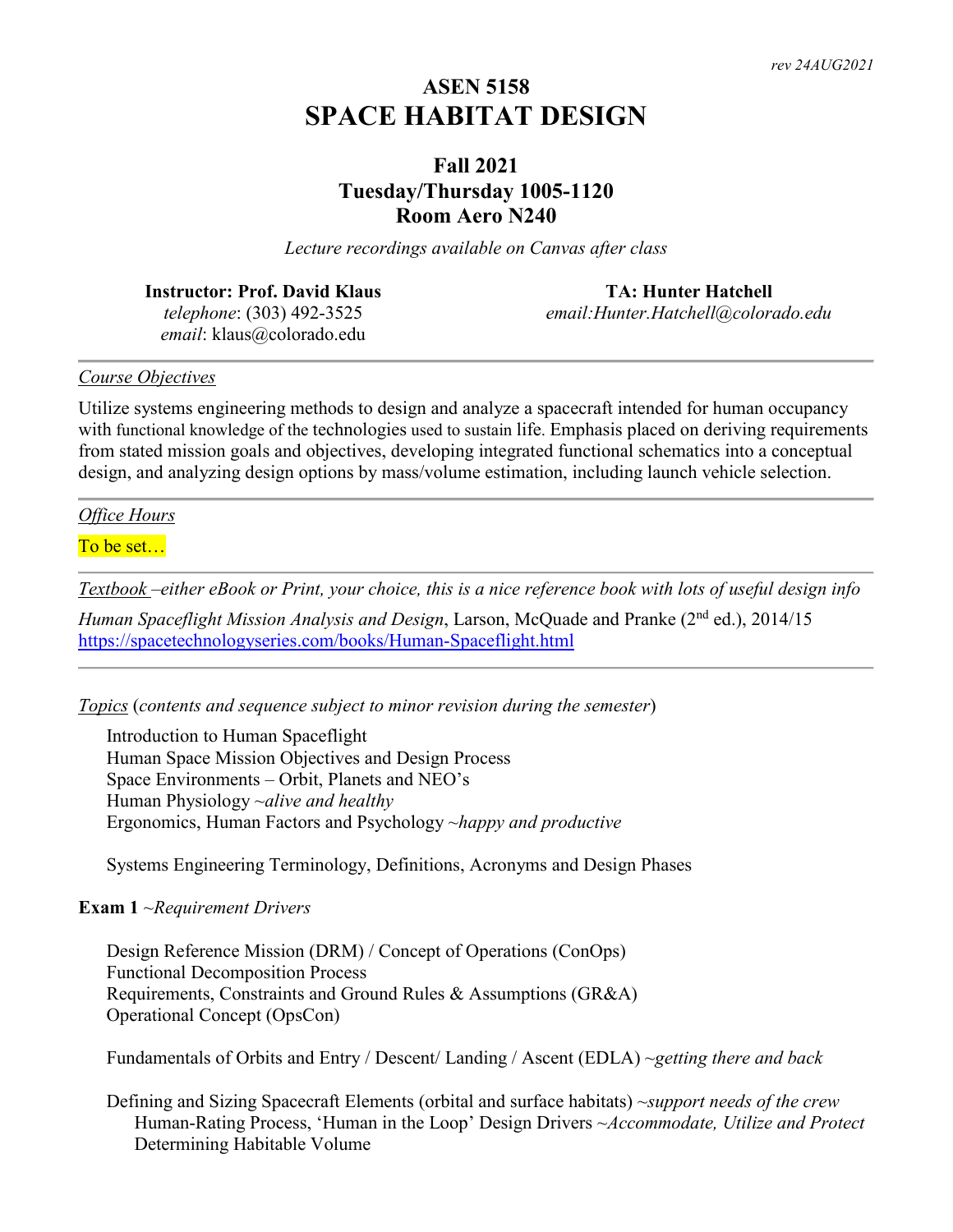Environmental Control & Life Support System (ECLSS) Functions & Enabling Technologies Atmosphere Management Water Management Food Supply Waste Processing

Crew and Payload Accommodations (CA / PA) Spacesuits and Extravehicular Activity (EVA)

## **Exam 2** *~Design Solutions*

Functions, Integration and Interfaces summarized for the following remaining spacecraft subsystems Command, Control and Communication (C3) Attitude Determination and Control Sys (ADCS) / Guidance Navigation and Control (GNC) Power Thermal Control **Structures** Spacecraft Propulsion Launch / Transfer Systems

*in situ* Resource Utilization (ISRU)

Risk Management – Ch 8 Hazard Identification and Analysis Failure Mode Effects Analysis (FMEA) Probabilistic Risk Assessment (PRA) Risk Mitigation Strategies (redundancy, reliability, robustness, FOS, margins, DFMR, etc.) Verification & Validation (V&V) / Manufacturability / Test / Operations

**Final** *~ Group Project Reports due and Final Briefings given on Saturday Dec 11 1:30-4 pm*

## *Grading*

**20% for Homework**, **40% from 2 Exams** (20% each), **40% from Group Project** (with individual weighting as warranted). **Unexcused late submittals** will be penalized a minimum of 10% with up to 2% per day lost for each additional day. This includes individual contributions to group submittals.

**Missed quizzes**/**exams/presentations** will not be made up unless acceptable arrangements are made at least one week in advance of due date - documented emergencies (medical, jury duty, etc.) excepted, other events considered on a case-by-case basis (early vacation departure prior to fall and winter break not allowed).

## *Emails*

Please note that I get a lot of email, so to ensure a timely response, be sure to indicate 'ASEN 5158' in the subject line or reply to my original message when requested so the subject remains.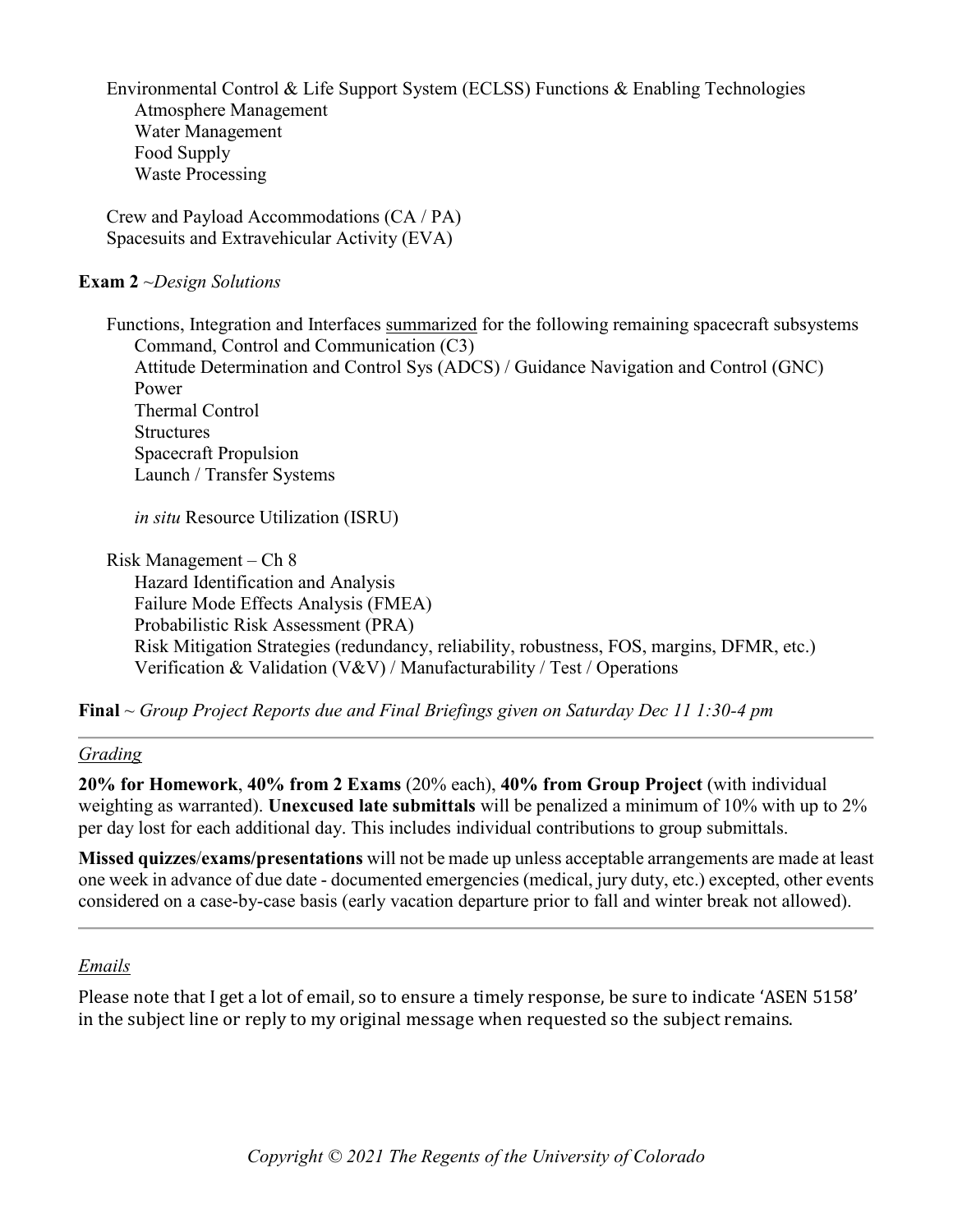#### Classroom Behavior

Both students and faculty are responsible for maintaining an appropriate learning environment in all instructional settings, whether in person, remote or online. Those who fail to adhere to such behavioral standards may be subject to discipline. Professional courtesy and sensitivity are especially important with respect to individuals and topics dealing with race, color, national origin, sex, pregnancy, age, disability, creed, religion, sexual orientation, gender identity, gender expression, veteran status, political affiliation or political philosophy.

For more information, see the policies on [classroom behavior](http://www.colorado.edu/policies/student-classroom-and-course-related-behavior) and the [Student Conduct & Conflict](https://www.colorado.edu/sccr/student-conduct)  [Resolution policies.](https://www.colorado.edu/sccr/student-conduct)

#### Requirements for COVID-19

As a matter of public health and safety due to the pandemic, all members of the CU Boulder community and all visitors to campus must follow university, department and building requirements and all public health orders in place to reduce the risk of spreading infectious disease. Students who fail to adhere to these requirements will be asked to leave class, and students who do not leave class when asked or who refuse to comply with these requirements will be referred to [Student Conduct and Conflict Resolution.](https://www.colorado.edu/sccr/)

For more information, see the policy on [classroom behavior](https://www.colorado.edu/policies/covid-19-health-and-safety-policy) and the [Student Code of Conduct.](http://www.colorado.edu/osccr/) If you require accommodation because a disability prevents you from fulfilling these safety measures, please follow the steps in the "Accommodation for Disabilities" statement on this syllabus.

As of Aug. 13, 2021, CU Boulder has returned to requiring masks in classrooms and laboratories regardless of vaccination status. This requirement is a temporary precaution during the delta surge to supplement CU Boulder's COVID-19 vaccine requirement. Exemptions include individuals who cannot medically tolerate a face covering, as well as those who are hearing-impaired or otherwise disabled or who are communicating with someone who is hearing-impaired or otherwise disabled and where the ability to see the mouth is essential to communication. If you qualify for a mask-related accommodation, please follow the steps in the "Accommodation for Disabilities" statement on this syllabus.

In addition, vaccinated instructional faculty who are engaged in an indoor instructional activity and are separated by at least 6 feet from the nearest person are exempt from wearing masks if they so choose.

Students who have tested positive for COVID-19, have symptoms of COVID-19, or have had close contact with someone who has tested positive for or had symptoms of COVID-19 must stay home. In this class, if you are sick or quarantined, please coordinate with instructor to determine the best plan of action.

#### Accommodation for Disabilities

If you qualify for accommodations because of a disability, please submit your accommodation letter from Disability Services to your faculty member in a timely manner so that your needs can be addressed. Disability Services determines accommodations based on documented disabilities in the academic environment. Information on requesting accommodations is located on the [Disability Services](https://www.colorado.edu/disabilityservices/)  [website.](https://www.colorado.edu/disabilityservices/) Contact Disability Services at 303-492-8671 or [dsinfo@colorado.edu](mailto:dsinfo@colorado.edu) for further assistance. If you have a temporary medical condition, see [Temporary Medical Conditions](http://www.colorado.edu/disabilityservices/students/temporary-medical-conditions) on the Disability Services website.